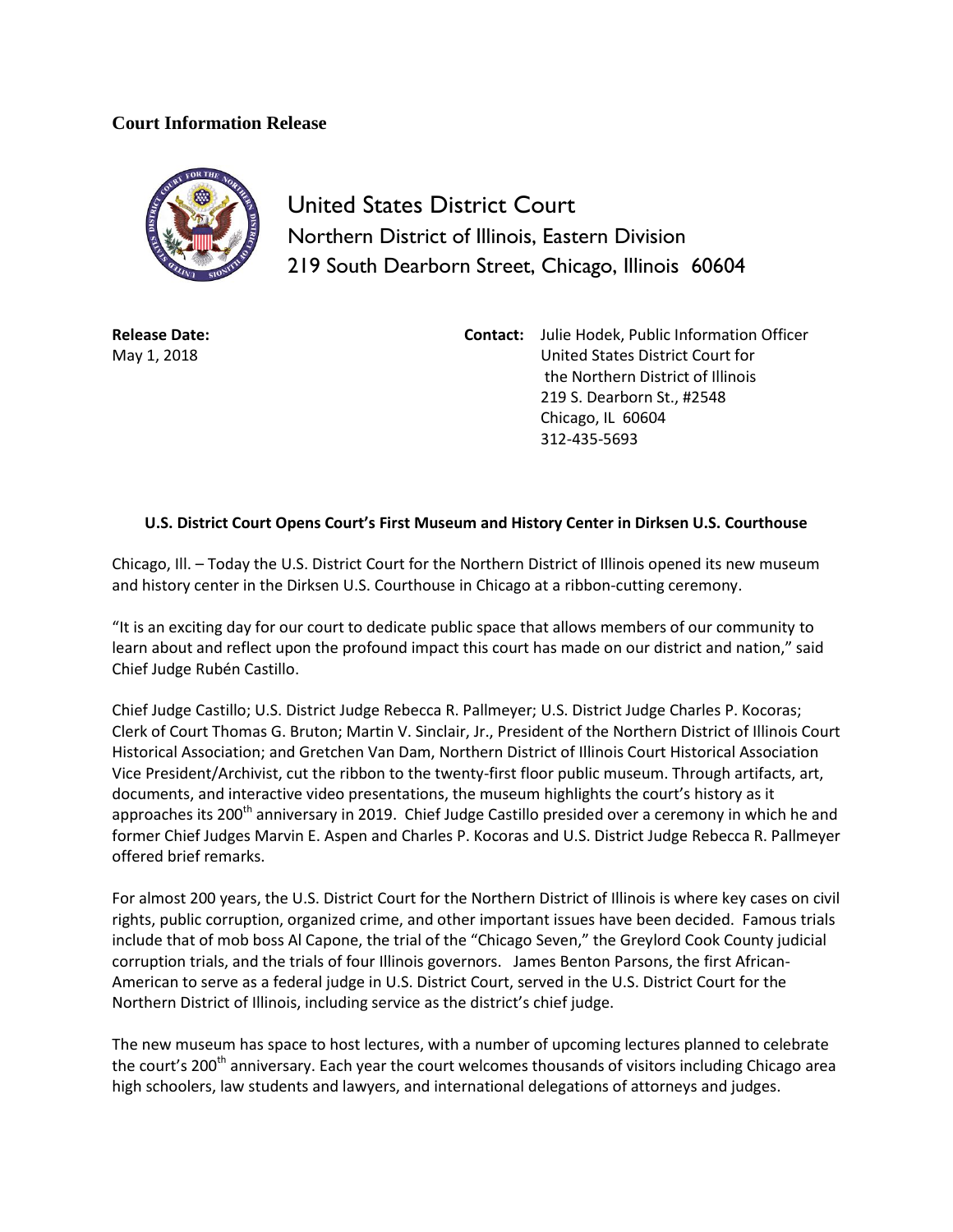With twenty two authorized district judgeships, the U.S. District for the Northern District of Illinois is the third largest district court in the U.S. The Northern District of Illinois stretches across 18 counties, covering an area of nearly 10,100 square miles, with a population of 9.3 million people.





##